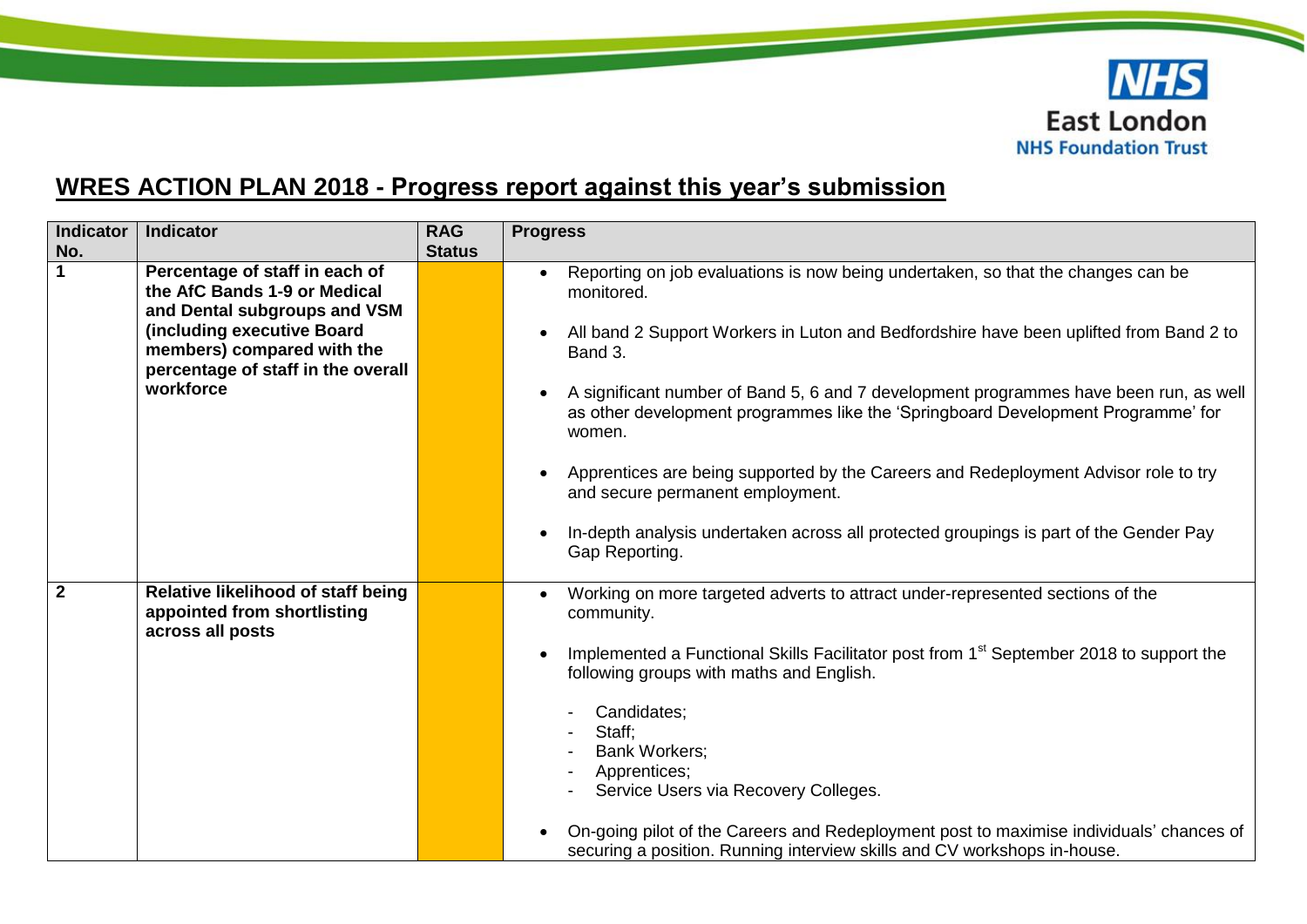

|   |                                                                                                                                           | Implemented a Staff Transfer scheme for nurses - to enable staff to move around the<br>Trust without the need for a formal recruitment process.                                                                                                                                                                   |
|---|-------------------------------------------------------------------------------------------------------------------------------------------|-------------------------------------------------------------------------------------------------------------------------------------------------------------------------------------------------------------------------------------------------------------------------------------------------------------------|
| 3 | <b>Relative likelihood of staff</b><br>entering the formal disciplinary<br>process, as measured by entry<br>into a formal disciplinary    | Rolling out 'fair treatment' panels to triage disciplinary cases.                                                                                                                                                                                                                                                 |
|   |                                                                                                                                           | Rolling out service users reviewing cases where staff involved have mental health issues.                                                                                                                                                                                                                         |
|   | investigation                                                                                                                             | Procured an electronic ER Case Tracker system to improve reporting and monitoring and<br>to create KPI data from September 2018. This will also help with managing consistency                                                                                                                                    |
|   | Note: This indicator will be<br>based on data from a two year<br>rolling average of the current<br>year and the previous year             | across the localities and the timeliness of cases.                                                                                                                                                                                                                                                                |
|   |                                                                                                                                           | Trialling involving service users in the JSC Policy sub-committees, to have service user<br>input into HR policies and procedures.                                                                                                                                                                                |
|   |                                                                                                                                           | We have invested in training 12 accredited mediators.                                                                                                                                                                                                                                                             |
| 4 | <b>Relative likelihood of staff</b><br>accessing non-mandatory<br>training and CPD                                                        | Since making the WRES submission, it has come to light that there is a significant<br>$\bullet$<br>number of development programmes managed locally, but this data was not centrally<br>stored, and as such, was not reflected in submission figures. The aim is to centralise this<br>information going forward. |
|   |                                                                                                                                           | The L&D function has been expanded by 10 WTE in order to centralise some L&D<br>activity, so we can improve the L&D offering, as well as to monitor the take up and<br>effectiveness of this training.                                                                                                            |
| 5 | KF25. Percentage of staff<br>experiencing harassment,<br>bullying or abuse from patients,<br>relatives or the public in last 12<br>months | Trust wide discussions, in terms of Bullying & Harassment, and more broadly looking at<br>Respect at Work, to address cultural and behavioural issues.                                                                                                                                                            |
|   |                                                                                                                                           | Expanding the Trust's OD provision. An Associate Director of Organisational<br>Development post has been created and is currently being recruited to.                                                                                                                                                             |
|   |                                                                                                                                           | The OD function also now comes under the remit of the Chief Executive Officer.                                                                                                                                                                                                                                    |
|   |                                                                                                                                           | 20 teams are currently going through the QI Enjoying Work project.                                                                                                                                                                                                                                                |